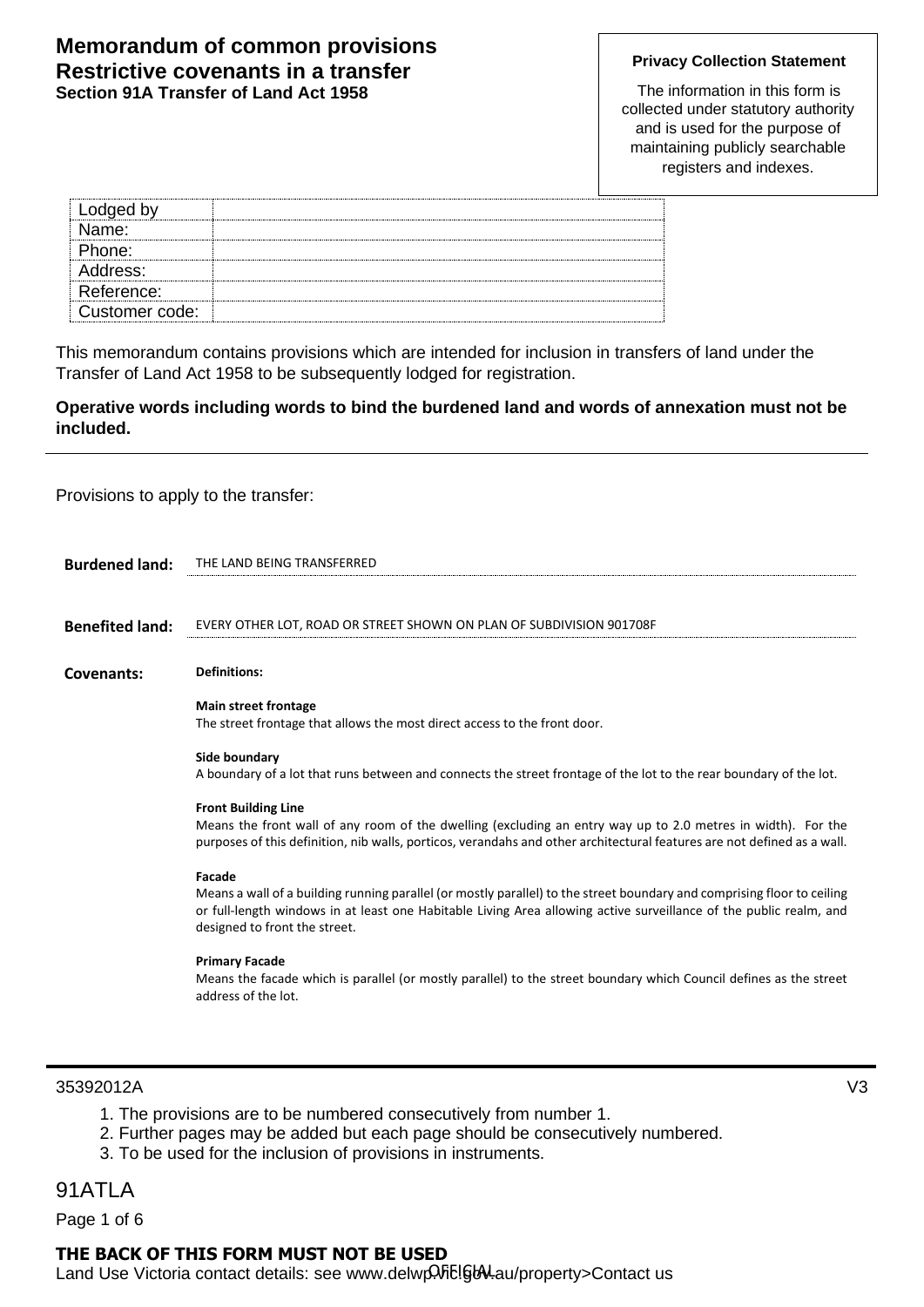### **Memorandum of common provisions Section 91A Transfer of Land Act 1958**

#### **Secondary Facade**

Means the facade on a corner lot which is located parallel (or mostly parallel) to a secondary street (i.e. not the street address for the lot).

#### **Battle Axe Block**

Means a block of land behind another, with access from the street through a narrow drive.

#### **Covenants:**

#### 1. **Architectural & Landscape Design Guidelines**

- 1.1 No structure shall be erected or permitted to be erected on the lot unless the proposed plans, specifications and design of that building: -
	- 1.1.1 describes clearly the form, size, layout, materials, colour and proposed siting of the building on the lot (including provision for the orientation of any dwelling) and
	- 1.1.2 have been previously submitted to and approved in writing by:
		- 1.1.2.1 the Transferor or its nominee, provided that such approval is not unreasonably withheld, and
		- 1.1.2.2 The City of Wodonga (as the relevant Planning Authority), where applicable.
- 1.2 Other than lots 255, 261, 268, 282, which are designated as multiple dwelling lots and may be further subdivided into two lots, all other lots must not be further subdivided.
- 1.3 No building may be erected or permitted to remain on the lot, except one single occupancy dwelling which has a minimum floor area of 160sqm (meaning the internal habitable area, excluding the floor area of garages, verandas, eaves and any outbuildings) except the following lots which are permitted to have:
	- 1.3.1 Lot 255, 261, 268 and 282 multiple dwelling houses with a minimum floor area (as defined above) of 100 sqm.
	- 1.3.2 Lots 287 single dwelling house with a minimum floor area (as defined above) of 140 sqm.
- 1.4 No building may be erected or permitted to remain on the lot, unless it is constructed entirely of new materials and not from pre-existing or formerly occupied residential buildings or structures, whether in whole or in part, and moved onto the lot from a former location.
- 1.5 The external walls of any building must not be constructed of any materials other than brick, stone, cement, coloured or painted concrete brick or clay, providing that timber or metal of a non-reflective nature, may be used in external walls as infill panels provided that it does not exceed 50% of the total area of the external walls, unless otherwise approved by the Transferor in its absolute and unfettered discretion.
- 1.6 No building erected on the lot may be roofed or clad with any material having a metallic lustre or appearance or a highly reflective surface.
- 1.7 No rooms in the main residence may have a ceiling height of less than 2.4 metres above the finished floor level.
- 1.8 No garage may be erected or permitted to remain on the lot, unless:
	- 1.8.1 Such garage is attached to the house and built with the same colour and type of material as the main residence.
	- 1.8.2 Such garage must be situated at least 500mm behind the front building line of the main residence.
	- 1.8.3 Such garage must be fully enclosed and able to accommodate at least two cars.

91ATLA V3 Page 2 of 6

# **THE BACK OF THIS FORM MUST NOT BE USED**

Land Use Victoria contact details: see www.delwp. Filgb. au/property>Contact us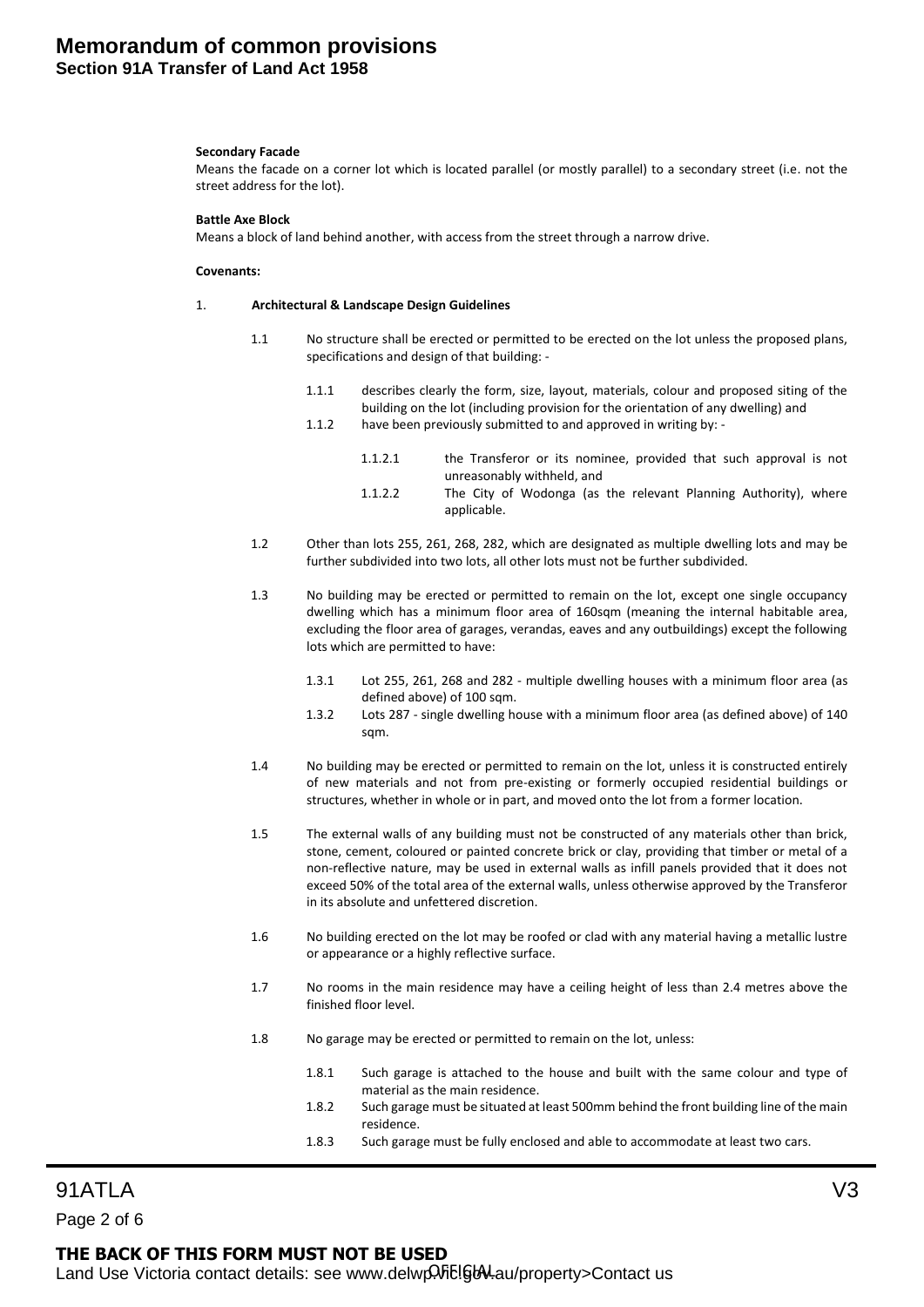1.8.4 All garage doors must be a panel or sectional opening door and not a roller door.

Should a secondary garage be required it must be set back 500mm from the primary garage and attached to the main residence. Garages on battle axe blocks may be exempted from being attached to the house subject to receipt of approval from the Transferor.

- 1.9 No outbuilding, other than a garden shed, which has a floor area no greater than three metres by three metres (9sqm) may be erected or permitted to remain on the lot. Such garden shed must not be erected or permitted to remain unless it is built of the same colours and materials as the perimeter fence, being Colourbond, colour "Grey Ridge" or "Woodland Grey". If a larger shed is required, approval in writing must be sought from the Transferor.
- 1.10 The main residence (including the garage) on a lot, except for lots 255, 261, 268 and 282 must not be erected or permitted to remain unless it has the following minimum setbacks from the title boundary:
	- 1.10.1 Front building line Set back from the title boundary of the main street frontage 4.5 metres.
	- 1.10.2 Set back from the rear boundary abutting another residential lot 2.0 metres.
	- 1.10.3 Set back from the side boundary abutting another residential lot 1.0 metre.
- 1.11 The owner of any lot shall not be able to make any claim for contribution toward the erection or maintenance of any dividing fence if the adjoining lot is owned by the Transferor or abuts reserves and/or reserve areas.
- 1.12 No fence shall be erected forward of the main residence's front building line.
- 1.13 Side and rear fences must not be erected or permitted to remain on a lot unless:
	- 1.13.1 Such fence has a height of 1.8 metres.
	- 1.13.2 Such fence is constructed of a non-reflective metal infill panel known as Colourbond colour "Grey Ridge" or "Woodland Grey".
	- 1.13.3 Such fence has a level finish with no protruding caps.
	- 1.13.4 Such fence is of an identical colour and finish on both sides.
- 1.14 No fences connecting to the main residence and running parallel to the main street frontage, may be built of colours and materials other than those of the perimeter fence, being Colorbond, colour "Grey Ridge" or "Woodland Grey".
- 1.15 The following restrictions apply to all corner allotments, except lots numbered 255, 261, 268 and 282 and prevail to the extent of any inconsistencies herein:
	- 1.15.1 Buildings and fencing must not be erected or permitted to remain unless they have the following minimum setbacks from the title boundary:
		- 1.15.1.1 Main street frontage 4.0 metres
		- 1.15.1.2 Secondary street frontage 3.0 metres
- 1.16 The following restrictions apply to all corner allotments and prevail to the extent of any inconsistencies herein:
	- 1.16.1 No main residence may be erected or permitted to remain on the lot, unless it has a primary and secondary façade, both of which must contain articulation to create depth by using features such as columns, verandas, recessed windows or window bays.
	- 1.16.2 The owner of a lot must not allow fencing to be erected or permitted to remain in front of either the primary or secondary building façade unless:
		- 1.16.2.1 plans, specifications and designs of the fence have been previously submitted to and approved by the Transferor;

91ATLA V3 Page 3 of 6

## **THE BACK OF THIS FORM MUST NOT BE USED**

Land Use Victoria contact details: see www.delwp. Filgble.au/property>Contact us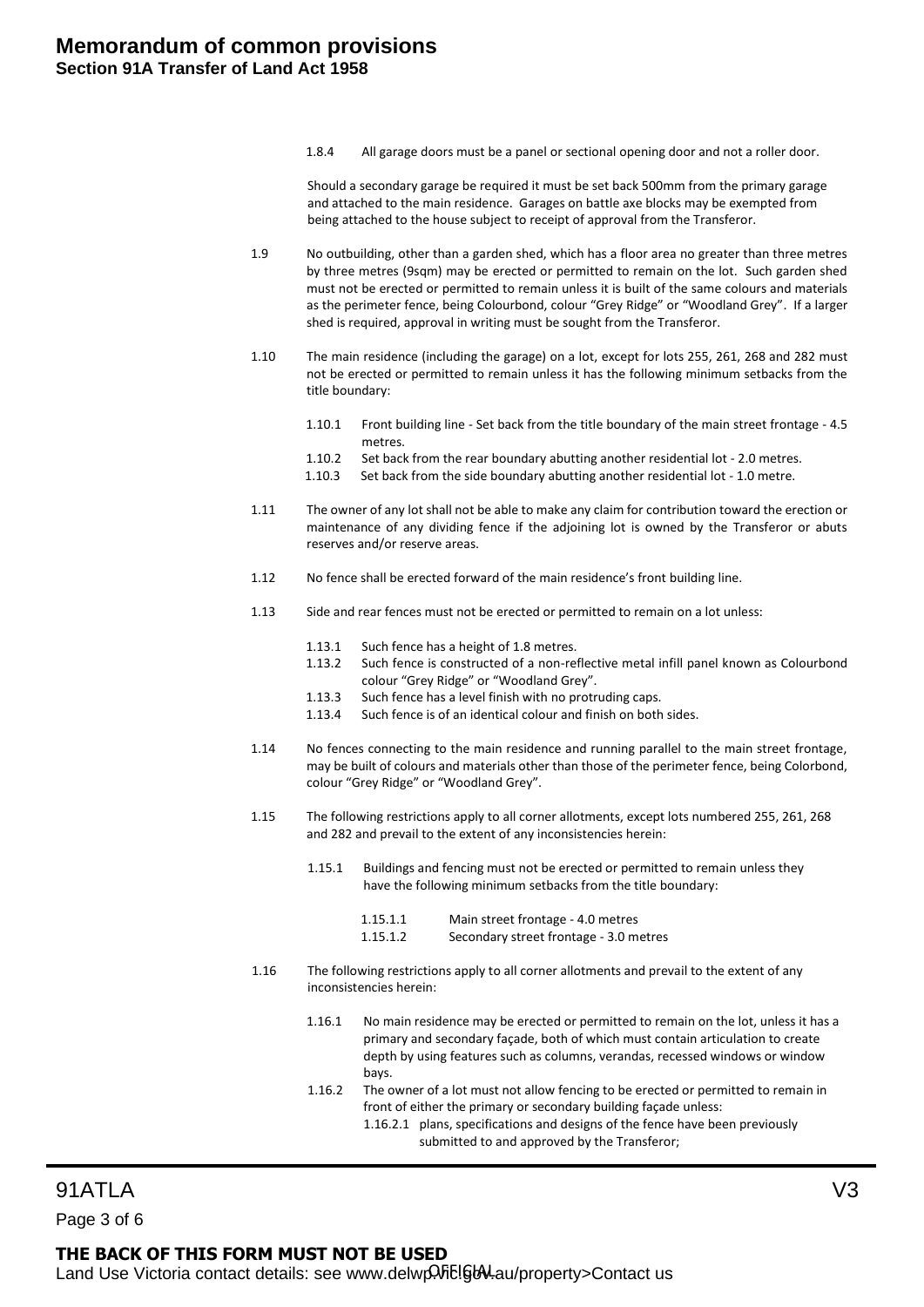- 1.16.2.2 Such fence is constructed in front of only one façade;
- 1.16.2.3 Such fence is constructed using a combination of brick pillars and horizontal aluminium infill fencing in slats;
- 1.16.2.4 Such fence is set back at least one metre from the title boundary;
- 1.16.2.5 Such bricks pillars must be a minimum of 1.5 bricks square (standard house brick) in diameter from top to bottom with either a flat finish or capped pier on top and match the colour of the dwelling and spaced between 2 to 3 metres apart;
- 1.16.2.6 Such aluminium slats must be the same colour as the perimeter fence, being Colorbond colour "Grey Ridge" or "Woodland Grey", be a minimum width of 6.5 cm and have either an 8mm or 10mm spacing between each slat;
- 1.16.2.7 Such fence must not exceed 1.2 metres in height when measured from ground level, if erected in front of the primary façade; and
- 1.16.2.8 Such fence must not exceed 1.8 metres in height when measured from ground level, if erected in front of the secondary façade.
- 1.17 The following restrictions apply to lot 242 and prevail to the extent of any inconsistencies with other restrictions herein:
	- 1.17.1 No main residence may be erected or permitted to remain on the lot unless the garage is built on the façade fronting Southgate Drive.
- 1.18 The following restrictions apply to lots 246 and 269 and prevail to the extent of any inconsistencies with other restrictions herein:
	- 1.18.1 No main residence may be erected or permitted to remain on the lot unless the garage is built on the façade fronting Pound Road.
- 1.19 The following restrictions apply to lot 255 and if further subdivided, shall also apply to those newly subdivided lots which were formerly lot 255, and prevail to the extent of any inconsistencies with other restrictions herein:
	- 1.19.1 No building may be erected or permitted to remain on the lot unless:
		- 1.19.1.1 for a lot fronting Streets Road set back from the main street frontage at least 3 metres.
		- 1.19.1.2 for a lot fronting Pound Road set back from the main street frontage at least 2 metres.
		- 1.19.1.3 set back from the side and rear boundary 0 metres. A new wall constructed on or within 200mm of a side or rear boundary must not abut the boundary of an adjoining lot for a length of more than 12 metres or exceed the height of 3.6 metres above natural ground level.
	- 1.19.2 The following may encroach into the specified main street frontage setback by not more than 500mm:
		- 1.19.2.1 Porticos, porches, verandahs and alfrescos
		- 1.19.2.2 Eaves, facsia and gutters
		- 1.19.2.3 Sunblinds
		- 1.19.2.4 Steps or landings
- 1.20 The following restrictions apply to lot 261 and if further subdivided, shall also apply to those newly subdivided lots which were formerly lot 261, and prevail to the extent of any inconsistencies with other restrictions herein:
	- 1.20.1 No building may be erected or permitted to remain on the lot unless:

91ATLA V3

Page 4 of 6

## **THE BACK OF THIS FORM MUST NOT BE USED**

Land Use Victoria contact details: see www.delwp. Filgow.au/property>Contact us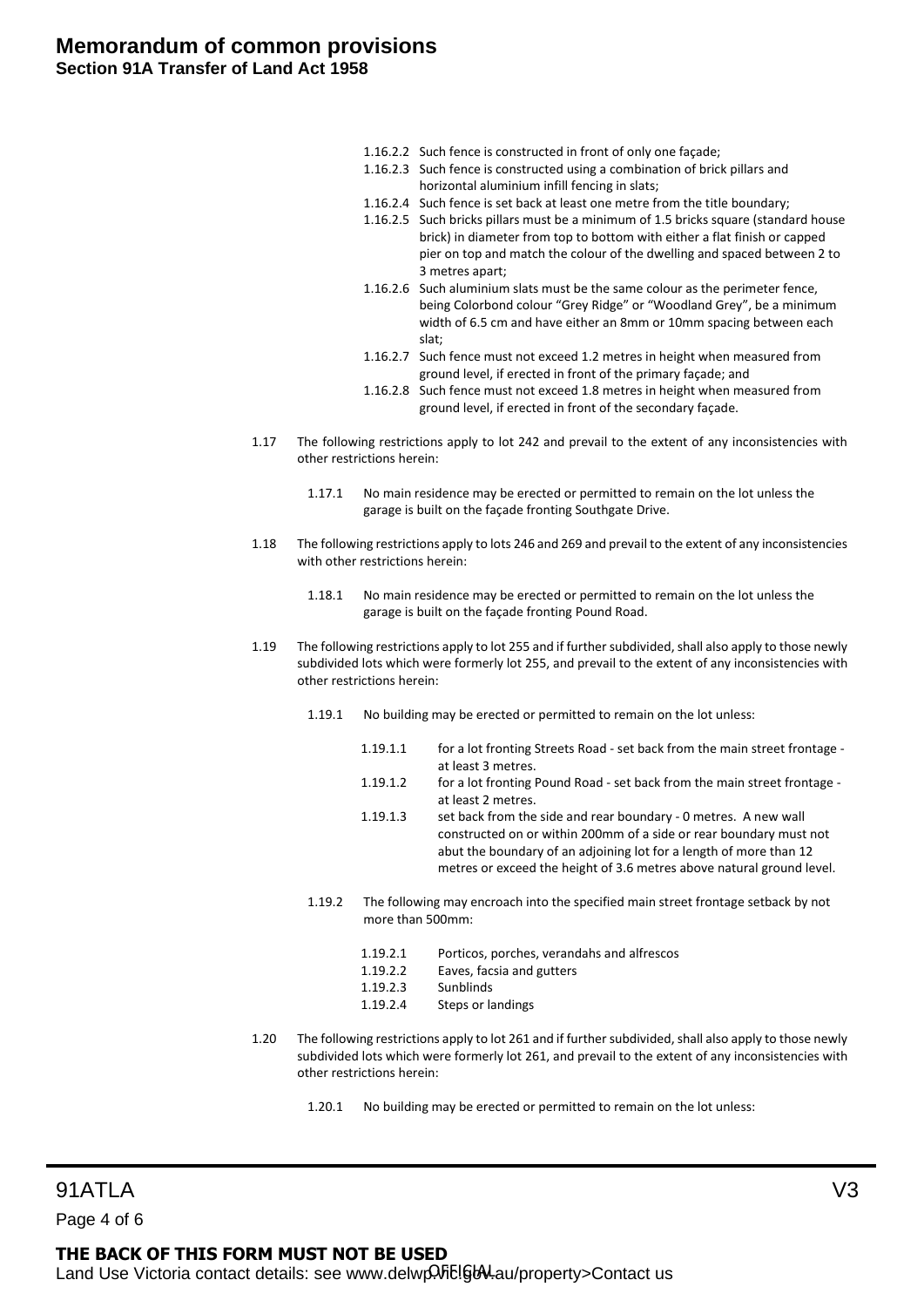| 1.20.1.1 | for a lot fronting Fairfax Close - set back from the main street frontage - |
|----------|-----------------------------------------------------------------------------|
|          | at least 3 metres.                                                          |
| 1.20.1.2 | for a lot fronting Pound Road - set back from the main street frontage -    |
|          | at least 2 metres.                                                          |

- 1.20.1.3 set back from the side and rear boundary 0 metres. A new wall constructed on or within 200mm of a side or rear boundary must not abut the boundary of an adjoining lot for a length of more than 12 metres or exceed the height of 3.6 metres above natural ground level.
- 1.20.2 The following may encroach into the specified main street frontage setback by not more than 500mm:
	- 1.20.2.1 Porticos, porches, verandahs and alfrescos 1.20.2.2 Eaves, facsia and gutters
	- 1.20.2.3 Sunblinds
	- 1.20.2.4 Steps or landings
- 1.21 The following restrictions apply to lot 268 and if further subdivided, shall also apply to those newly subdivided lots which were formerly lot 268, and prevail to the extent of any inconsistencies with other restrictions herein:
	- 1.21.1 No building may be erected or permitted to remain on the lot unless:
		- 1.21.1.1 for a lot fronting Fairfax Close set back from the main street frontage at least 3 metres.
		- 1.21.1.2 for a lot fronting Pound Road set back from the main street frontage at least 2 metres.
		- 1.21.1.3 set back from the side and rear boundary 0 metres. A new wall constructed on or within 200mm of a side or rear boundary must not abut the boundary of an adjoining lot for a length of more than 12 metres or exceed the height of 3.6 metres above natural ground level.
	- 1.21.2 The following may encroach into the specified main street frontage setback by not more than 500mm:
		- 1.21.2.1 Porticos, porches, verandahs and alfrescos
		- 1.21.2.2 Eaves, facsia and gutters
		- 1.21.2.3 Sunblinds
		- 1.21.2.4 Steps or landings
- 1.22 The following restrictions apply to lot 282 and if further subdivided, shall also apply to those newly subdivided lots which were formerly lot 282, and prevail to the extent of any inconsistencies with other restrictions herein:
	- 1.22.1 No building may be erected or permitted to remain on the lot unless:
		- 1.22.1.1 for a lot fronting Streets Road set back from the main street frontage at least 3 metres.
		- 1.22.1.2 for a lot fronting Hampshire Boulevard set back from the main street frontage - at least 2 metres.
		- 1.22.1.3 set back from the side and rear boundary 0 metres. A new wall constructed on or within 200mm of a side or rear boundary must not abut the boundary of an adjoining lot for a length of more than 12 metres or exceed the height of 3.6 metres above natural ground level.
	- 1.22.2 The following may encroach into the specified main street frontage setback by not more than 500mm:
		- 1.22.2.1 Porticos, porches, verandahs and alfrescos

# 91ATLA V3

Page 5 of 6

## **THE BACK OF THIS FORM MUST NOT BE USED**

Land Use Victoria contact details: see www.delwp. Filgow.au/property>Contact us